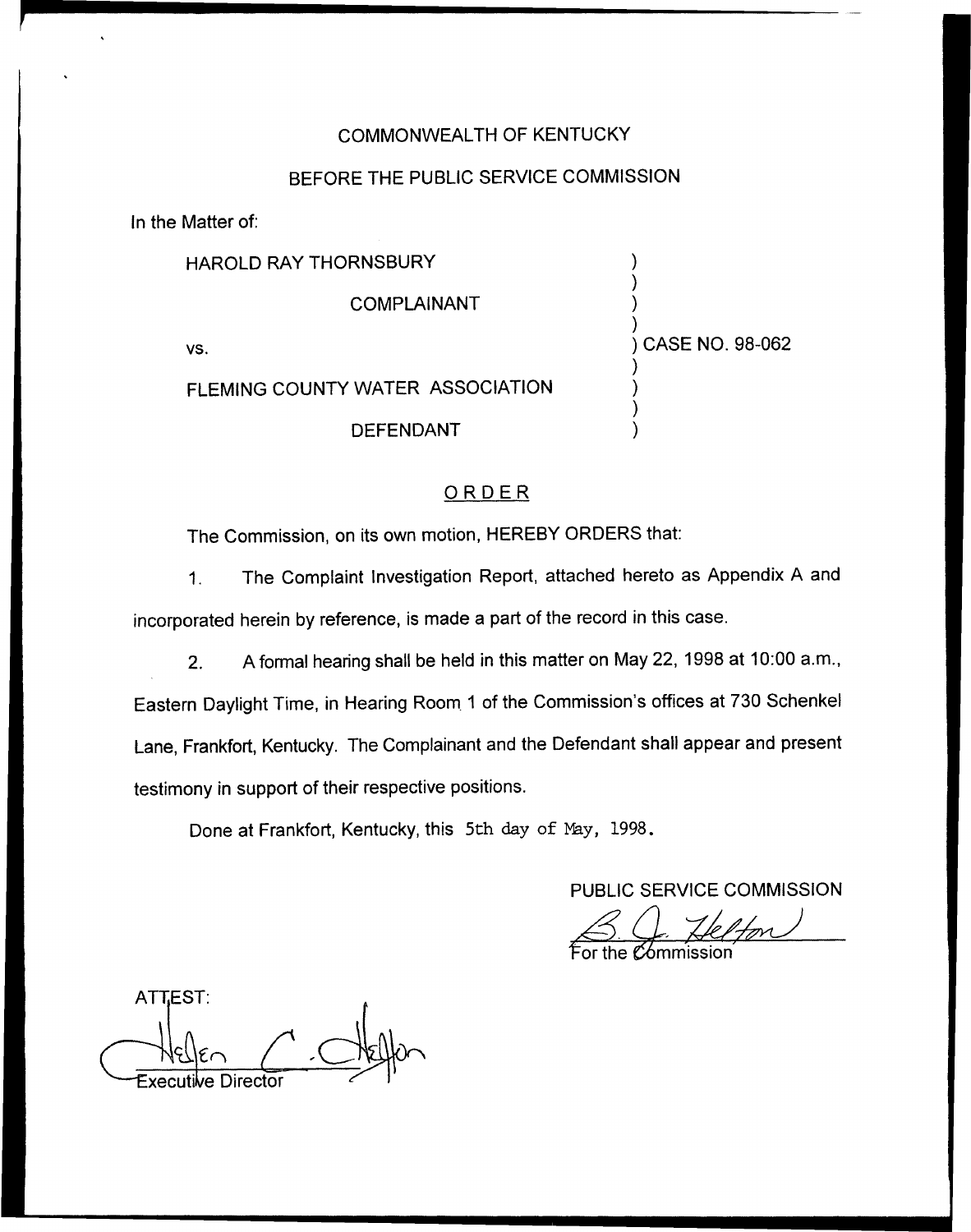#### APPENDIX A

AN APPENDIX TO AN ORDER OF THE KENTUCKY PUBLIC SERVICE COMMISSION IN CASE NO. 98-062 DATED 5/5/98

> Commonwealth of Kentucky Public Service Commission

### COMPLAINT INVESTIGATION REPORT

Harold Ray Thornsbury vs Fleming County Water Association

On March 31, 1998, an investigation was made of the Mudlick Mountain area, Lewis County, Kentucky, on the basis of a formal complaint filed with the Public Service Commission on January 15, 1998, from Harold Ray Thornsbury ("Complainant"). The subject investigation was conducted by K. Michael Newton of the Commission staff with information provided by Gene Jett, manager of Fleming County Water Association ("Fleming Water\*') and the complainant.

#### **Investigation**

The investigation included the general inspection of the distribution system, review of related correspondence, and interviews with both the complainant and the manager of Fleming Water.

In the Fall of 1997, Gene Jett on behalf of Fleming Water met with Harold Ray Thornsbury to discuss the possibility of obtaining an easement across Harold Thornsbury's property to construct a water line. Gene Jett states Fleming Water wanted to construct a water line cross-country approximately 4,500 feet on the complainant's property in order to connect two separate water lines together. If Fleming Water could cross the complainant's property, it could circumvent a wide turn in the road saving a few hundred feet of pipe expense plus bypass some rough and steep terrain. Harold Ray Thornsbury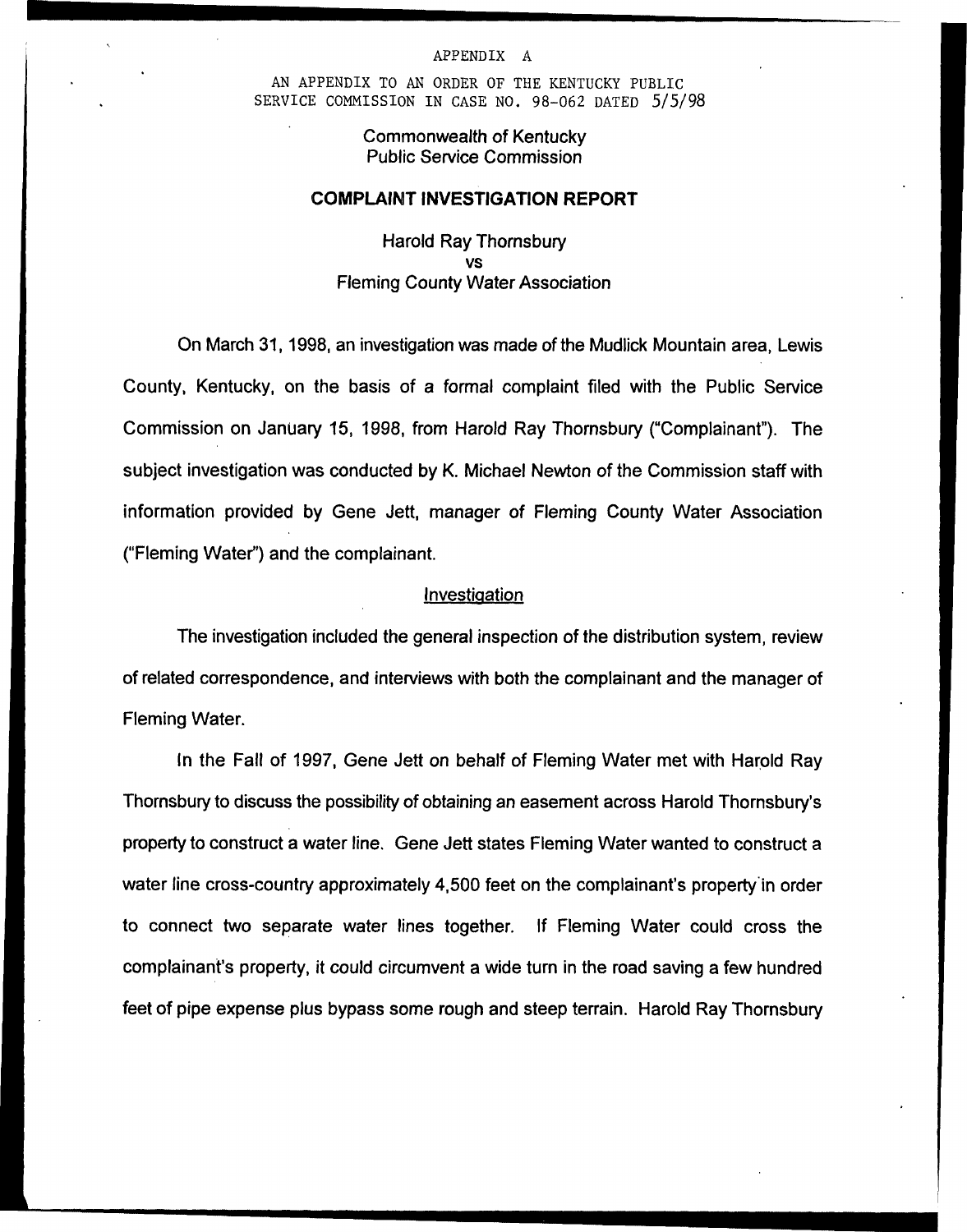Report - Thornsbury vs Fleming Water Page 2

agreed to provide Fleming Water with a right-of-way easement if Fleming Water would agree to set a meter at his property line and waive the connection fee of \$400. Currently, Harold Ray Thornsbury has a cistern to provide his water service to his home. Gene Jett stated that Fleming Water has never paid anyone for an easement across their property since the utility was established. Gene Jett further instructed the complainant that the only possible way to set a free meter would be if Harold Thomsbury would agree to do a portion of the labor in lieu of the \$400 tap fee. This would require the complainant to clean up the ditch area after construction of the water line, plus re-seed and pick up any rocks. However, this would first have to be approved by the Fleming Water board of directors.

The complainant states the option of clean up, re-seeding, and removal of rock was not an option he would consider in order for Fleming VVater to waive the connection fee due to the physical work involved. The complainant instructed Gene Jett that Fleming Water could, therefore, not have an easement across his property.

A general inspection of the water system in the Mudlick Mountain area reveals Fleming Water has three different size water lines; one runs parallel to Beech Creek Road (3-inch), one runs parallel to Highway 344 from Hilda to Petersville (6-inch), and one runs parallel to Highway 344 from Mud Lick Branch to Fleming/Lewis County line (4-inch). A map showing the location of these three water lines along with the location of the complainant's property is included as an exhibit of this report. Fleming County's distribution system has a connection between the 3-inch and 6-inch water line but these water lines do not connect to the 4-inch water line. In order to improve the hydraulics, Fleming Water would like to make the connection across the complainant's property to the 4-inch water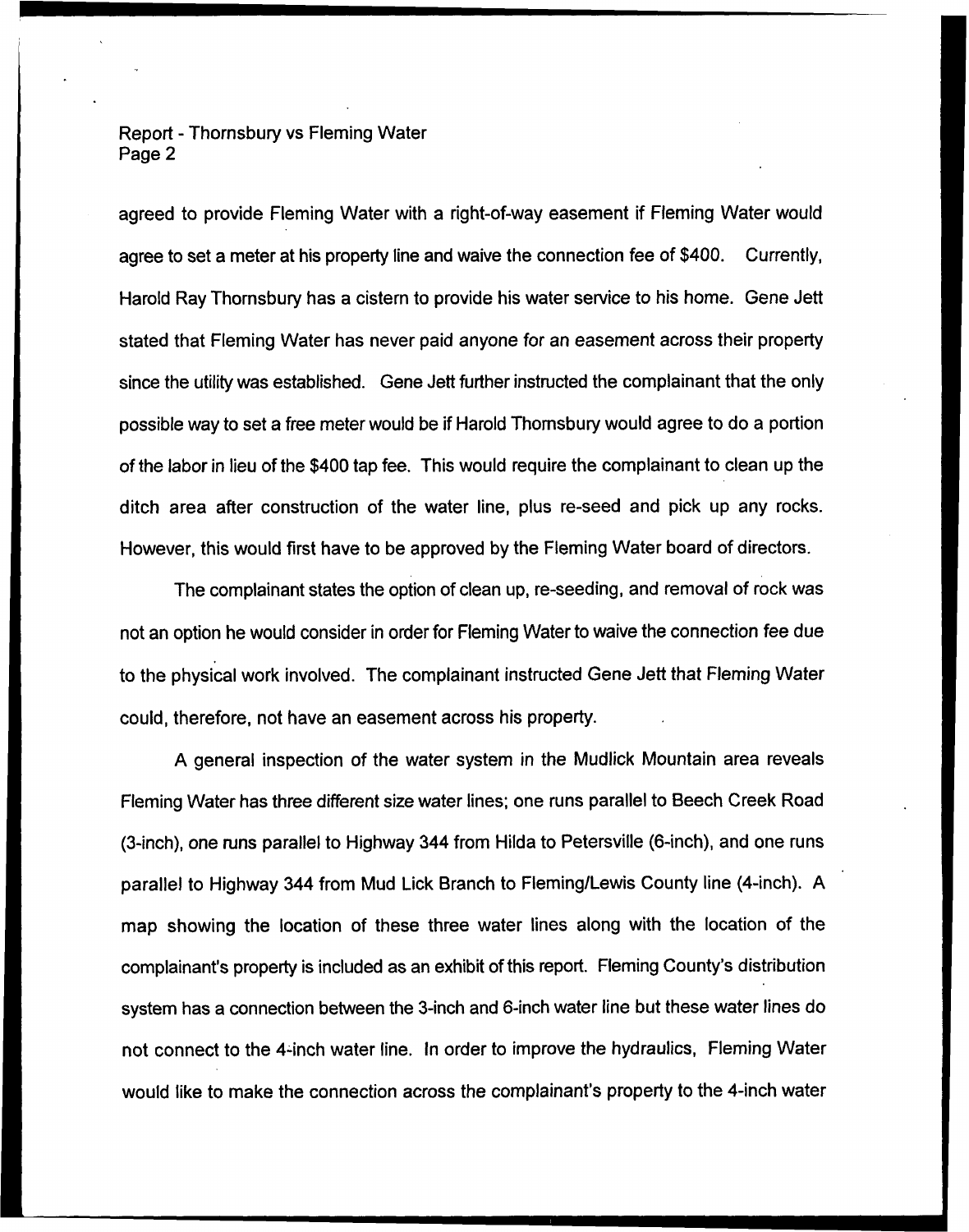Report - Thornsbury vs Fleming Water Page 3

line to eliminate a dead-end water main, plus have the option of serving the Mudlick Mountain area from three separate directions.

In late November or early December of 1997, the complainant entered the offices of Fleming Water and deposited \$400 to have a meter set on his property. Gene Jett refused water service to the complainant due to his failure to grant an easement according to Fleming Water's tariffed rules and regulations (sheet 4 - third revision sheet no. 2).

## **Conclusions**

The complainant's home is within approximately 500 feet from the existing 6-inch water line which runs parallel to Highway 344 from Hilda to Petersville. A meter could be set near the complainant's property line from a service connection tap off this existing 6 inch water line. The construction of the water line across the complainant's property does not prohibit the availability of the complainant to receive water service from the existing distribution system.

Fleming Water's construction of the water line across the complainant's property to connect the 4-inch and 6-inch water line would reinforce the hydraulics of the distribution system in this area, however no evidence has been provided in this case by Fleming Water to demonstrate a current water problem either volume or pressure which would necessitate the immediate construction of this water line.

Submitted, April 27, 19

K. Michael Newton Utility Investigator

KMN:aem